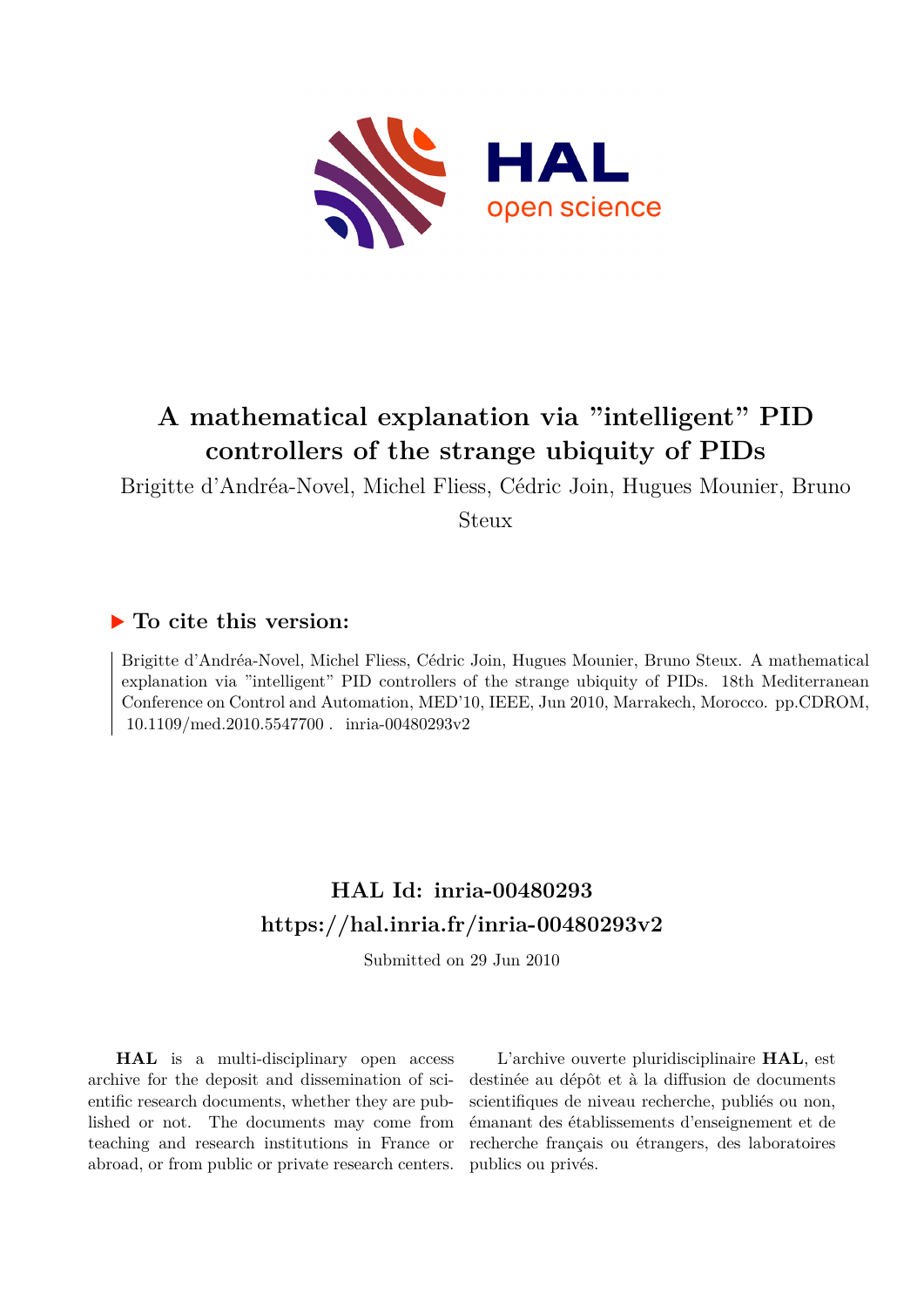# <span id="page-1-0"></span>**A mathematical explanation via "intelligent" PID controllers of the strange ubiquity of PIDs**

Brigitte d'ANDRÉA-NOVEL, Michel FLIESS, Cédric JOIN, Hugues MOUNIER, Bruno STEUX

*Abstract***— The ubiquity of PID controllers in the industry has remained mysterious until now. We provide here a mathematical explanation of this strange phenomenon by comparing their sampling with the the one of "intelligent" PID controllers, which were recently introduced. Some computer simulations nevertheless confirm the superiority of the new intelligent feedback design.**

### *Keywords***– PID, model-free control, intelligent PID, sampling.**

### I. INTRODUCTION

PI and PID controllers (see, *e.g.*, [2], [16]) are still by far the most popular feedback design in industry. To the best of our knowledge, there is no clear-cut explanation of their strange ubiquity for a wide range of systems. Remember that, from a purely mathematical standpoint, they are only fully justified until now for first and second order linear differential equations with constant coefficients! We solve here this long-standing and quite irritating open problem via the newly introduced *intelligent* PIDs ([6], [7]), which have already been utilized quite successfully in several concrete situations (see, *e.g.*, [1], [4], [10], [11], [13], [14], [18]).

The proof relies on a crude time-sampling of both types of regulators. It shows that the gains in a classic PI or PID take into account, if they are properly tuned, the estimated "structural" part of the intelligent controllers. Thus the efficiency of these intelligent controllers with respect to arbitrary nonlinear plants ([6], [7]) is enough for fulfilling our purpose. Let us nevertheless emphasize that the classic tuning rules are quite intricate whereas their counterparts for intelligent controllers are obvious.

*Remark 1.1:* Only few references (see, *e.g.*, [3], [12]) in the huge literature on PIDs exhibit some connections with our viewpoint.

Our paper is organized as follows. Section II is devoted to a brief review of *model-free* control and of the corresponding intelligent PID controllers. Section [III](#page-2-0), which establishes our

Brigitte d'ANDRÉA-NOVEL is with Centre de Robotique, Mines-ParisTech, 75272 Paris Cedex 06, France.

Brigitte.Dandrea-Novel@mines-paristech.fr

Michel FLIESS is with INRIA-ALIEN & LIX (CNRS, UMR 7161), Ecole ´ polytechnique, 91128 Palaiseau, France.

Michel.Fliess@polytechnique.edu

Cédric JOIN is with INRIA-ALIEN & CRAN (CNRS, UMR 7039), Nancy-Université, BP 239, 54506 Vandœuvre-lès-Nancy, France.

cedric.join@cran.uhp-nancy.fr

Hugues MOUNIER is with L2S (CNRS, UMR 8506), Supélec & Université Paris-Sud, 3 rue Joliot-Curie, 91192 Gif-sur-Yvette, France. Hugues.Mounier@lss.supelec.fr

Bruno STEUX is with Centre de Robotique, Mines-ParisTech, 75272 Paris Cedex 06, France.

Bruno.Steux@mines-paristech.fr

results by comparing the sampling of classical and intelligent controllers, gives a table for the connections between classic and intelligent gains. The computer simulations in Section [IV](#page-3-0) confirms the superiority of the intelligent controllers (see, also, [6], [7] for other examples). Some concluding remarks are given in Section [V.](#page-3-0)

#### II. MODEL-FREE CONTROL<sup>1</sup>

The input-output behavior of the system, which for simplicity's sake is assumed to be monovariable, is "approximatively" governed within its operating range by an **unknown** finite-dimensional ordinary differential equation, which is not necessarily linear,

$$
E(y, \dot{y}, \dots, y^{(a)}, u, \dot{u}, \dots, u^{(b)}) = 0 \tag{1}
$$

Replace Equation (1) by the following "phenomenological" model, which is only valid during a very short time interval,

$$
y^{(\nu)} = F + \alpha u \tag{2}
$$

The derivation order  $\nu$ , which is in general equal to 1 or 2, and the constant parameter  $\alpha$  are chosen by the practitioner. It implies that  $\nu$  is not necessarily equal to the derivation order  $a$  of  $y$  in Equation (1). The numerical value of  $F$ at any time instant is deduced from those of u and  $y^{(\nu)}$ , thanks to our quite efficient numerical differentiators, which are moreover real-time.<sup>2</sup> The desired behavior is obtained by implementing, if, for instance,  $\nu = 2$ , the *intelligent PID controller* (*i-PID*)

$$
u = \frac{1}{\alpha} \left( -F + \ddot{y}^* + K_P e + K_I \int e + K_D \dot{e} \right) \tag{3}
$$

where

- $y^*$  is the output reference trajectory, which is determined e.g. via the rules of flatness-based control;
- $e = y y^*$  is the tracking error;

•  $K_P$ ,  $K_I$ ,  $K_D$  are the usual tuning gains.

Let us consider the following special cases:

• If again  $\nu = 2$ , we may use an *intelligent PD controller* (*i-PD*)

$$
u = \frac{1}{\alpha} \left( -F + \ddot{y}^* + K_P e + K_D \dot{e} \right) \tag{4}
$$

• If  $\nu = 1$ , we can restrict ourselves to

<sup>1</sup>See [6], [7] for more details.

<sup>2</sup>See [8], [15] for details, and also [9].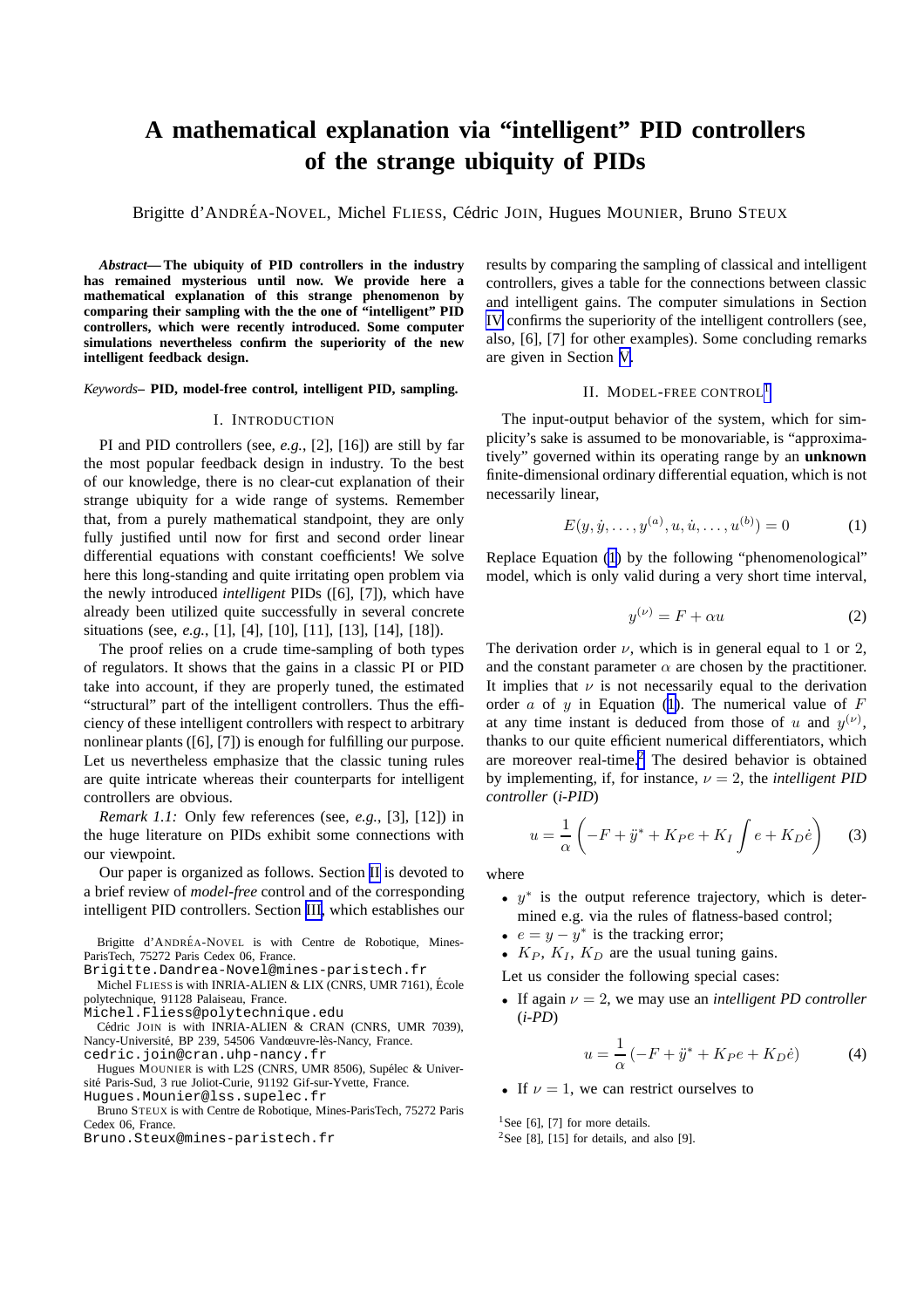<span id="page-2-0"></span>**–** an *intelligent PI controller* (*i-PI*)

$$
u = \frac{1}{\alpha} \left( -F + \dot{y}^* + K_P e + K_I \int e \right) \tag{5}
$$

**–** or even to an *intelligent P controller* (*i-P*)

$$
u = \frac{1}{\alpha} \left( -F + \dot{y}^* + K_P e \right) \tag{6}
$$

*Remark 2.1:* If  $\nu = 2$  (resp. 1), plugging Equations [\(3](#page-1-0)) or [\(4](#page-1-0)) (resp. (5) or (6)) in Equation [\(2\)](#page-1-0) yields the control of a pure double (resp. simple) integrator. This is why tuning the gains of our intelligent controllers is quite straightforward.

*Remark 2.2:* It should be emphasized, if  $\nu = 2$  (resp. 1), that Equation [\(4](#page-1-0)) (resp. (6)) is mathematically sufficient for ensuring stability around the reference trajectory. The integral term  $K_I \int e$  in Equation [\(3](#page-1-0)) (resp. (5)) nevertheless adds some well known robustness properties.

# III. CONNECTIONS BETWEEN CLASSIC AND INTELLIGENT CONTROLLERS

## *A. PI and i-P*

*1) A crude sampling of PIs:* Consider the classic continuous-time PI controller

$$
u(t) = k_p e(t) + k_i \int e(\tau) d\tau \tag{7}
$$

A crude sampling of the integral  $\int e(\tau) d\tau$  through a Riemann sum  $I(t)$  leads to

$$
\int e(\tau)d\tau \simeq I(t) = I(t-h) + he(t)
$$

where  $h$  is the sampling interval. The corresponding discrete form of Equation (7) reads:

$$
u(t) = k_p e(t) + k_i I(t) = k_p e(t) + k_i I(t - h) + k_i h e(t)
$$

Combining the above equation with

$$
u(t-h) = k_p e(t-h) + k_i I(t-h)
$$

yields

$$
u(t) = u(t - h) + k_p (e(t) - e(t - h)) + k_i h e(t)
$$
 (8)

*Remark 3.1:* A trivial sampling of the "velocity form" of Equation (7)

$$
\dot{u}(t) = k_p \dot{e}(t) + k_i e(t)
$$

yields

$$
\frac{u(t) - u(t-h)}{h} = k_p \left( \frac{e(t) - e(t-h)}{h} \right) + k_i e(t)
$$

which is equivalent to Equation (8).

*2) Sampling i-Ps:* Utilize, if  $\nu = 1$  in Equation [\(2](#page-1-0)), the i-P (6), which may be rewritten as

$$
u(t) = \frac{\dot{y}^*(t) - F + K_P e(t)}{\alpha}
$$

Replace, according to the computer implementation in [6], [7], F by  $\dot{y}(t) - \alpha u(t - h)$  and therefore by

$$
\frac{y(t) - y(t - h)}{h} - \alpha u(t - h)
$$

It yields

$$
u(t) = u(t-h) - \frac{e(t) - e(t-h)}{h\alpha} + \frac{K_P}{\alpha}e(t) \qquad (9)
$$

*3) Comparison:* **FACT**.- Equations (8) and (9) become **identical** if we set

$$
k_p = -\frac{1}{\alpha h}, \quad k_i = \frac{K_P}{\alpha h} \tag{10}
$$

*Remark 3.2:* It should be emphasized that the above property, defined by Equations (10), does not hold for continuoustime PIs and i-Ps. This equivalence is strictly related to time sampling, *i.e.*, to computer implementation, as demonstrated by taking  $h \to 0$  in Equations (10).

# *B. PID and i-PD*

Extending the calculations of Section III-A is quite obvious. The velocity form of the PID

$$
u(t) = k_p e(t) + k_i \int e(\tau) d\tau + k_d \dot{e}
$$

reads  $\dot{u}(t) = k_p \dot{e}(t) + k_i e(t) + k_d \ddot{e}(t)$ . It yields the obvious sampling

$$
u(t) = u(t - h) + k_p h \dot{e}(t) + k_i h e(t) + k_d h \ddot{e}(t)
$$
 (11)

If  $\nu = 2$  on the other hand, Equation [\(4](#page-1-0)) yields  $u(t) =$ 1  $\frac{1}{\alpha}(\ddot{y}^*(t) - F + K_P e(t) + K_D \dot{e}(t)).$  From the computer implementation  $F = \ddot{y}(t) - \alpha u(t - h)$ , we derive

$$
u(t) = u(t-h) - \frac{1}{\alpha}\ddot{e}(t) + \frac{K_P}{\alpha}e(t) + \frac{K_D}{\alpha}\dot{e}(t) \qquad (12)
$$

**FACT**.- Equations (11) and (12) become **identical** if we set

$$
k_p = \frac{K_D}{\alpha h}, \quad k_i = \frac{K_P}{\alpha h}, \quad k_d = -\frac{1}{\alpha h} \tag{13}
$$

*C. i-PI and i-PID*

Equation (12) becomes with the i-PID ([3](#page-1-0))

$$
u(t) = u(t-h) - \frac{1}{\alpha}\ddot{e}(t) + \frac{K_P}{\alpha}e(t) + \frac{K_I}{\alpha}\int e + \frac{K_D}{\alpha}\dot{e}(t)
$$
 (14)

Introduce the PII<sup>2</sup>D controller

$$
u(t) = k_p e(t) + k_i \int e(\tau) d\tau + k_{ii} \iint e d\tau d\sigma + k_d \dot{e}(t)
$$

where a double integral appears.<sup>3</sup> To its velocity form  $\dot{u}(t)$  =  $k_p \dot{e}(t) + k_i e + k_{ii} \int e d\tau + k_d \ddot{e}(t)$  corresponds the sampling

$$
u(t) = u(t - h) + k_p h \dot{e}(t) + k_i h e + k_{ii} h \int e d\tau + k_d h \ddot{e}(t)
$$

<sup>3</sup>Such double integrals do not seem to be common in control engineering.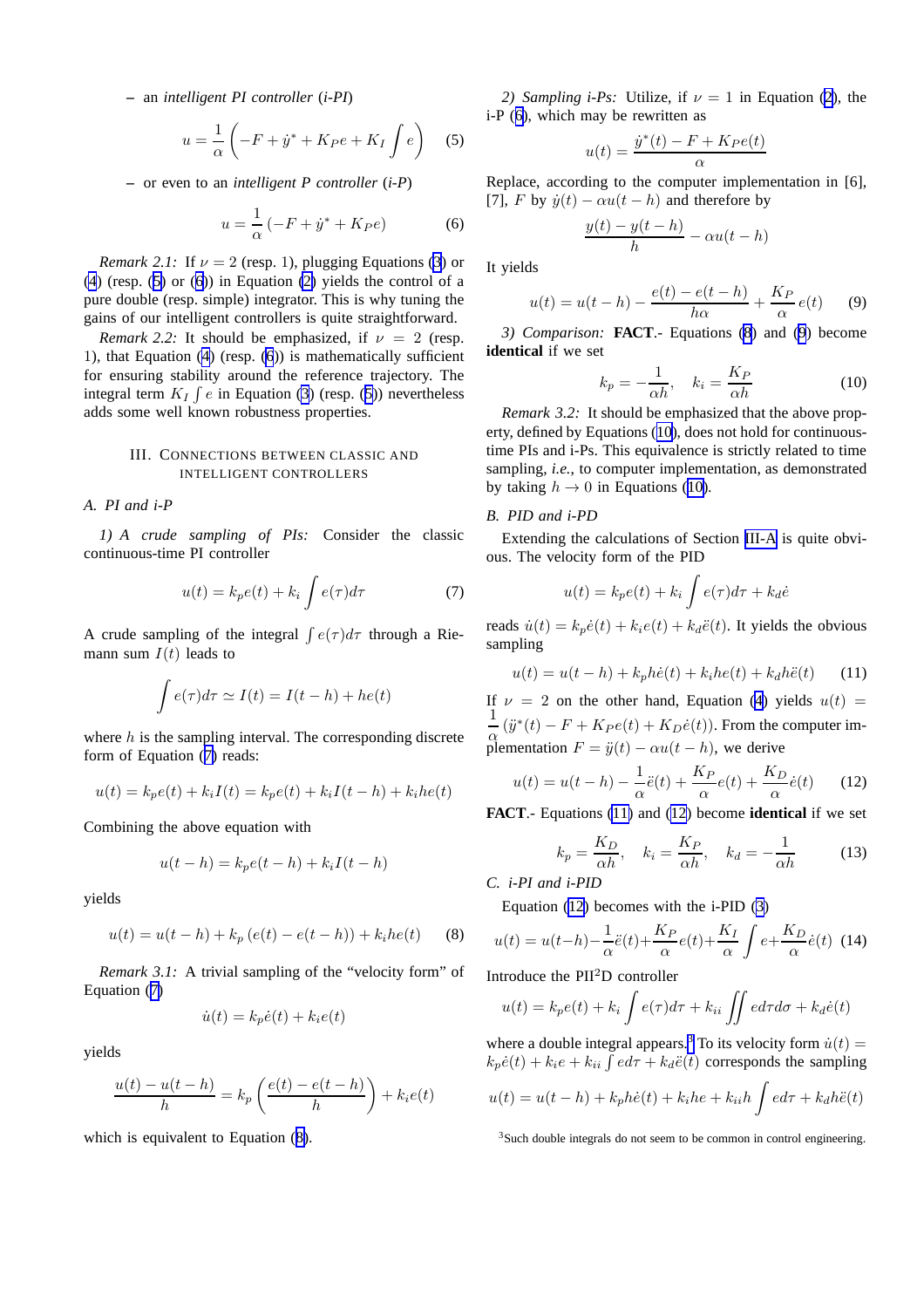<span id="page-3-0"></span>which is identical to Equation ([14\)](#page-2-0) if one sets

$$
k_p = \frac{K_D}{\alpha h}, \quad k_i = \frac{K_P}{\alpha h}, \quad k_{ii} = \frac{K_I}{\alpha h}, \quad k_d = -\frac{1}{\alpha h} \quad (15)
$$

The connection between  $iPIs$  and  $PII<sup>2</sup>s$  follows at once.

### *D. Table of correspondence*

The previous calculations yield the following correspondence table between the gains of our various controllers:

*Remark 3.3:* Due to the form of Equation ([2\)](#page-1-0), it should be noticed that the tuning gains of the classic regulators ought to be negative.

#### *E. The explanation*

The previous calculations and Table 1 explain why sampled classic PI and PID controllers take into account, if their gains are properly tuned, the structural term  $-F/\alpha$ , which contains all the structural information of the unknown nonlinear systems, in Equations ([3\)](#page-1-0), ([4\)](#page-1-0), ([5\)](#page-2-0), ([6\)](#page-2-0). The superiority of intelligent controllers, which was already noted in [6], [7], is however confirmed:

- 1) Tuning the gains of intelligent controllers is straightforward whereas it is complex and painful for classic PIDs in spite of all the numerous existing rules in the literature (see, *e.g.*, [2], [16]).
- 2) Contrarily to intelligent controllers, a correctly tuned classic PI or PID controller is unable to take into account heat effects, ageing processes, characteristic dispersions due to mass production, ....
- 3) Fault tolerant control is much better handled by intelligent controllers than by classic ones.

IV. CLASSIC VERSUS INTELLIGENT CONTROLLERS<sup>4</sup>

For the nonlinear system

$$
\dot{y} + y^3 = 2u \tag{16}
$$

we deduce a classic PI controller thanks to a method due to Broïda and Dindeleux [5] which improves the well-known Ziegler-Nichols rules (see, *e.g.*, [2], [16]). Note however that the open loop response of System (16), with  $y(0) = 0$ , is somehow difficult to exploit as shown by Figure [1.](#page-4-0) It yields

• a delay system

$$
\frac{ke^{-\tau s}}{1+Ts}
$$

where 
$$
k = 1.160
$$
,  $T = 0.401$ ,  $\tau = 0.044$ ;

• a PI where 
$$
k_p = 6.350
$$
,  $k_i = 15.817$ .

Figures [2](#page-4-0) and [3,](#page-5-0) which depict the simulation results for the above PI and an i-PI, do not show any significant difference. Remember however that the i-PI, where  $\alpha = 1$ ,  $K_P = 6$ ,  $K_I = 9$ , does not necessitate any cumbersome identification procedure.

Without any new calibration of the PI for another operating range Figure [4](#page-5-0) shows a deterioration of the performances, whereas the performances of the i-PI, which are depicted in Figure [5,](#page-6-0) remain good.

 $4$ See [6], [7] for other examples.

Introduce now a fault accommodation via a control power loss  $u_{\text{Pert}} = 0.996^{t/h} \times u, t > 4$ , where the sampling time  $h = 0.01s$ . The i-PI behaves then much better (Figure [7\)](#page-7-0) than the PI (Figure [6\)](#page-6-0). Note nevertheless a small deviation of the i-PI controller when the power loss becomes quite important (Figure [7](#page-7-0)-(b)).

## V. CONCLUSION

The above numerical simulations as well as many existing experimentations (see [6], [7], and [1], [4], [10], [11], [13], [14], [18]) demonstrate that intelligent PID controllers yield better performances than classic ones. This is achieved moreover thanks to a quite straightforward and natural gain tuning, which contrasts with the numerous complex rules for classic PIDs. Those considerations as well as the results of this communication imply therefore

- that classic PIDs might become obsolete,
- a change of paradigm for control engineering, and for its teaching (see, *e.g.*, [6], [7], and [17]).

#### **REFERENCES**

- [1] B. d'Andréa-Novel, C. Boussard, M. Fliess, O. El Hamzaoui, H. Mounier, B. Steux, Commande sans modèle de vitesse longitudinale d'un véhicule électrique, 6<sup>*t*</sup> Internat. Francoph. Automatique, Nancy, 2010 <sup>e</sup> *Conf. Internat. Francoph. Automatique*, Nancy, 2010 (online http://hal.inria.fr/inria-00463865/en/).
- [2] K.J. Åström, T. Hägglund, Advanced PID Control, Instrument Soc. Amer., 2006.
- [3] P.H. Chang, J.H. Jung, A systematic method for gain selection of robust PID control for nonlinear plants of second-order controller canonical form, *IEEE Trans. Control Systems Technology*, vol. 17, pp. 473-483, 2009.
- [4] S. Choi, B. d'Andréa-Novel, M. Fliess, H. Mounier, Model-free control of automotive engine and brake for stop-and-go scenario, *10*th *IEEE Conf. Europ. Control Conf.*, Budapest, 2009 (online http://hal.inria.fr/inria-00419445/en/).
- [5] D. Dindeleux, *Technique de la regulation industrielle*, Eyrolles, 1981.
- [6] M. Fliess, C. Join, Commande sans modèle et commande à modèle restreint, *e-STA*, vol. 5 (n<sup>○</sup> 4), pp. 1-23, 2008 (online http://hal.inria.fr/inria-00288107/en/).
- [7] M. Fliess, C. Join, Model-free control and intelligent PID controllers: towards a possible trivialization of nonlinear control?, *15*th *IFAC Symp. System Identif.*, Saint-Malo, 2009 (online http://hal.inria.fr/inria-00372325/en/).
- [8] M. Fliess, C. Join, H. Sira-Ramírez, Non-linear estimation is easy, *Int. J. Model. Identif. Control*, vol. 4, pp. 12-27, 2008 (online http://hal.inria.fr/inria-00158855/en/).
- [9] García Collado F.A., d'Andréa-Novel B., Fliess M., Mounier H., Analyse fréquentielle des dérivateurs algébriques, *XXII<sup>e</sup> Coll. GRETSI*, Dijon, 2009

(online http://hal.inria.fr/inria-00394972/en/).

- [10] P.-A. Gédouin, C. Join, E. Delaleau, J.-M. Bourgeot, S. Arbab-Chirani, S. Calloch, Model-free control of shape memory alloys antagonistic actuators, *17*th *IFAC World Congress*, Seoul, 2008
	- (online http://hal.inria.fr/inria-00261891/en/).
- [11] P.-A. Gédouin, C. Join, E. Delaleau, J.-M. Bourgeot, S. Arbab-Chirani, S. Calloch, A new control strategy for shape memory alloys actuators, *8* th *Europ. Symp. Martensitic Transformations*, Prague, 2009 (online http://hal.inria.fr/inria-00424933/en/).
- [12] J. Han, From PID to active disturbance rejection control, *IEEE Trans. Ind. Elec.*, vol. 56, pp. 900-906, 2009.
- [13] C. Join, J. Masse, M. Fliess, Étude préliminaire d'une commande sans modèle pour papillon de moteur, *J. europ. syst. automat.*, vol. 42, pp. 337-354, 2008 (online http://hal.inria.fr/inria-00187327/en/).
- [14] C. Join, G. Robert, M. Fliess, Vers une commande sans modèle pour aménagements hydroélectriques en cascade, *6* <sup>e</sup> *Conf. Internat. Francoph. Automat.*, Nancy, 2010 (online http://hal.inria.fr/inria-00460912/en/).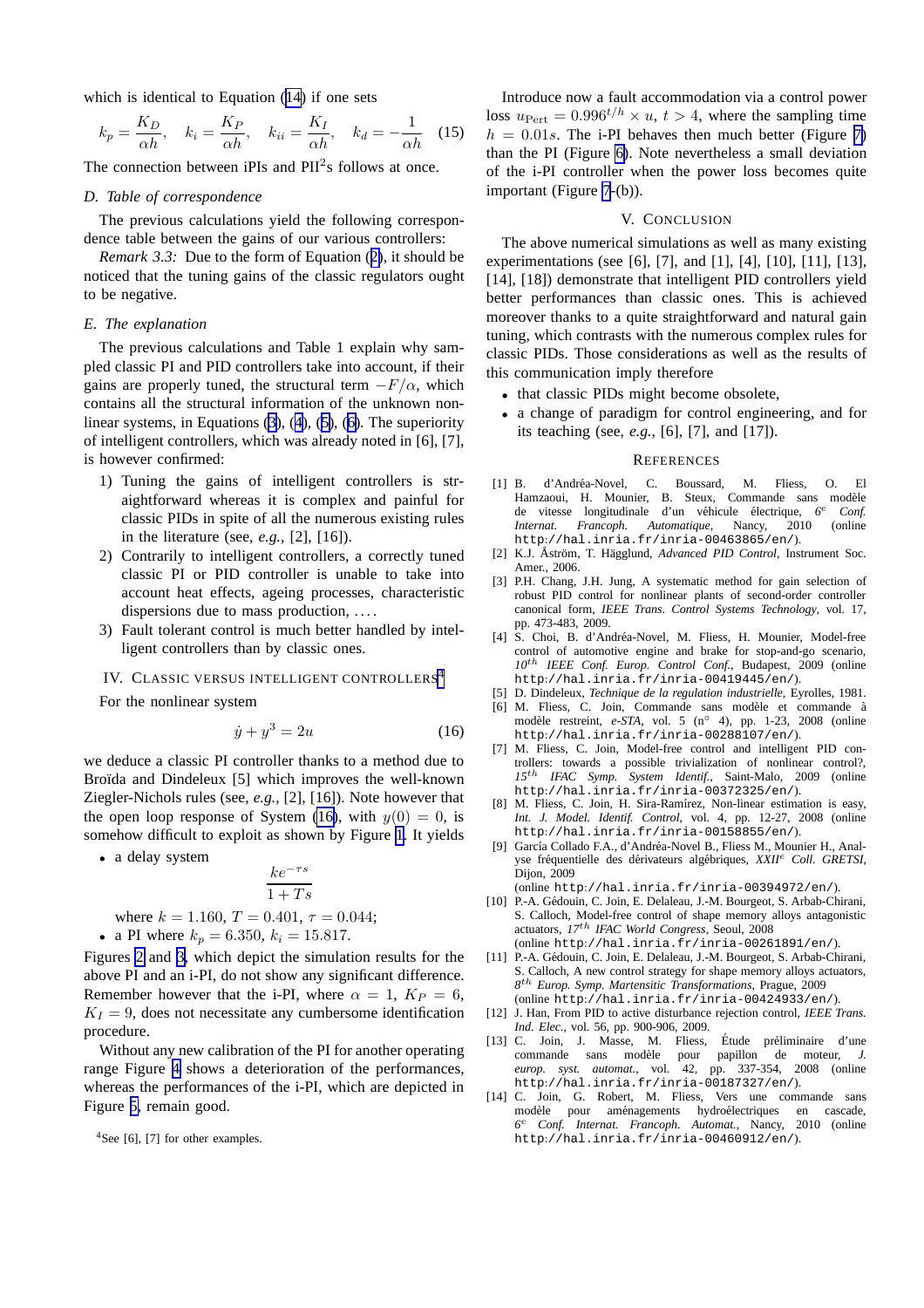<span id="page-4-0"></span>

|                    |                                     | $i-P$                           | i-PD                                              | $i-PI$                                            | i-PID                                                               |
|--------------------|-------------------------------------|---------------------------------|---------------------------------------------------|---------------------------------------------------|---------------------------------------------------------------------|
| PI                 | $k_p$<br>$k_i$                      | $-1/\alpha h$<br>$K_P/\alpha h$ |                                                   |                                                   |                                                                     |
| PID                | $k_p$<br>$k_i$<br>$k_d$             |                                 | $K_D/\alpha h$<br>$K_P/\alpha h$<br>$-1/\alpha h$ |                                                   |                                                                     |
| PII <sup>2</sup>   | $k_p$<br>$k_i$<br>$k_{ii}$          |                                 |                                                   | $-1/\alpha h$<br>$K_P/\alpha h$<br>$K_I/\alpha h$ |                                                                     |
| PII <sup>2</sup> D | $k_p$<br>$k_i$<br>$k_{ii}$<br>$k_d$ |                                 |                                                   |                                                   | $K_D/\alpha h$<br>$K_P/\alpha h$<br>$K_I/\alpha h$<br>$-1/\alpha h$ |

TABLE I: Correspondence between the gains of sampled classic and intelligent controllers.



Fig. 2: PI case

[15] M. Mboup, C. Join, M. Fliess, Numerical differentiation with annihiators in noisy environment, *Numer. Algor.*, vol. 50, pp. 439-467, 2009.

[16] A. O'Dwyer, *Handbook of PI and PID Controller Tuning Rules* (2nd ed.), Imperial College Press, 2006.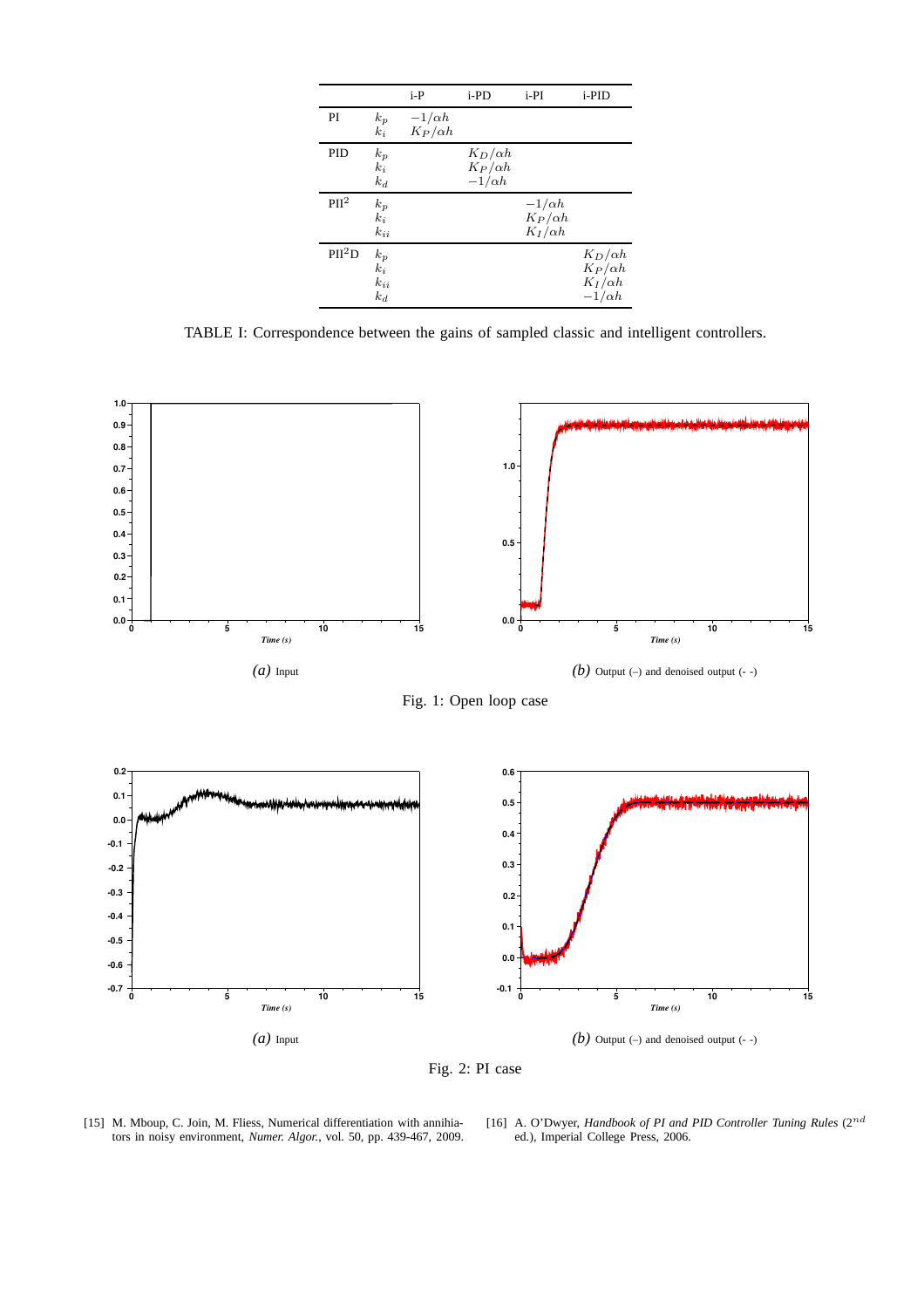<span id="page-5-0"></span>





Fig. 4: PI in case of large amplitude setpoint change

- [17] S. Riachy, M. Fliess, C. Join, J.-P. Barbot, Vers une simplification de la commande non linéaire : l'exemple d'un avion à décollage vertical, 6<sup>e</sup> Conf. Internat. Francoph. Automatique, Nancy, 2010 (online http://hal.inria.fr/inria-00463605/en/).
- [18] J. Villagra, B. d'Andréa-Novel, S. Choi, M. Fliess, H. Mounier, Robust stop-and-go control strategy: an algebraic approach for non-linear estimation and control, *Int. J. Vehicle Autonomous Systems*, vol. 7, pp. 270-291, 2009 (online http://hal.inria.fr/inria-00419445/en/).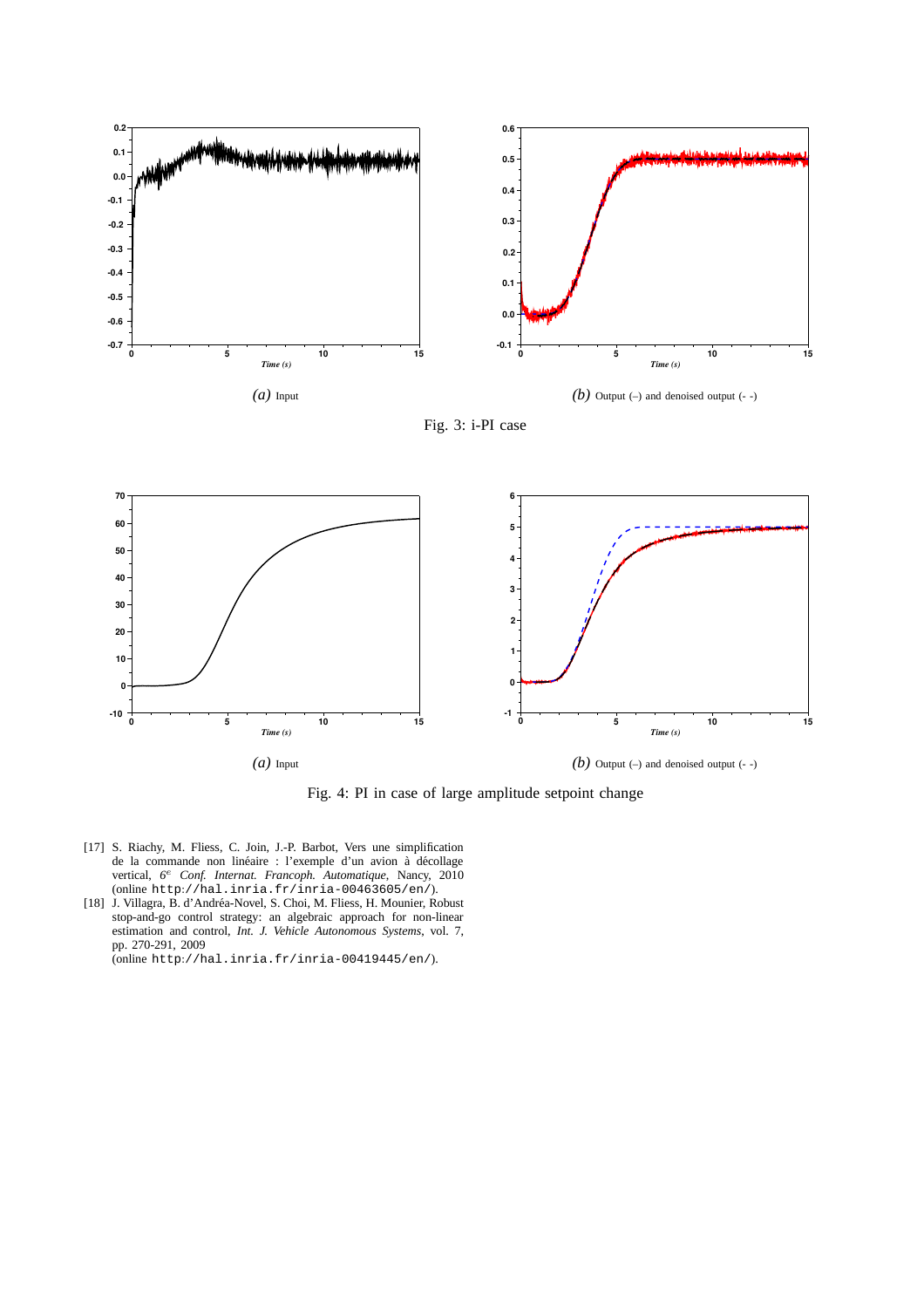<span id="page-6-0"></span>

Fig. 5: i-PI in case of large amplitude setpoint change



Fig. 6: PI in case of power loss